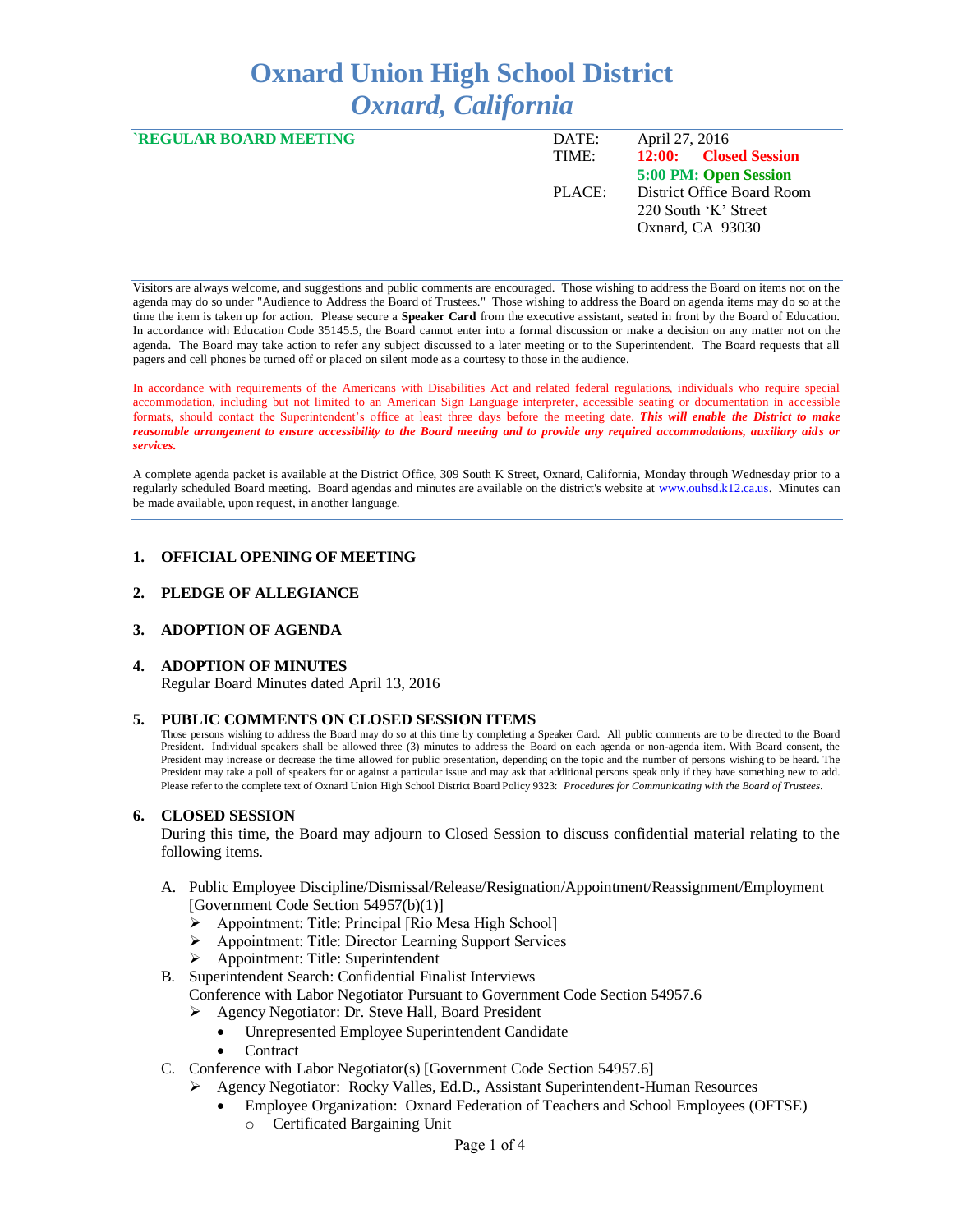Board Meeting Agenda April 27, 2016

- D. Student Personnel: [Education Code §35146, 48912, 48919]
- E. Conference with Real Property Negotiator (Govt. Code § 54956.8) PROPERTY: 50-acres of 107.25 acres located at or near 1825 Camino del Sol, Oxnard, CA (southeast corner of N. Rose Ave. and Cesar Chaves Dr.) Ventura County Assessor Parcel No. 214-0- 020-595 AGENCY NEGOTIATOR: Steve Dickinson, Asst. Superintendent Admin. Services NEGOTIATING PARTIES: Brian Edward Maulhardt, as Trustee of the Brian Edward Maulhardt Children's Support Trust
	- UNDER NEGOTIATION: Price and terms of payment
- F. Conference with Real Property Negotiator (Govt. Code § 54956.8) PROPERTY: An approximate 5-acre portion of 49.36-acre Bell Ranch Property (agricultural property adjacent to Rancho Campana High School); Ventura County Assessor Parcel No. 156-0-180-385 AGENCY NEGOTIATOR: Steve Dickinson, Asst. Superintendent Admin. Services NEGOTIATING PARTIES: City of Camarillo UNDER NEGOTIATION: Price and terms of payment CONFERENCE WITH LEGAL COUNSEL-ANTICIPATED LITIGATION

# **7. RECONVENE IN PUBLIC: REPORT ON CLOSED SESSION ACTION**

## **8. RECOGNITION**

- A. Adolfo Camarillo High School Mock Trial 1<sup>st</sup> Place
- B. Oxnard High School Knowledge Bowl  $1<sup>st</sup>$  Place
- C. Oxnard High School Girls Soccer CIF Champions
- D. Kim Stephenson, Ph.D. Woman of the Year

#### **9. PUBLIC COMMENTS TO ADDRESS THE BOARD OF TRUSTEES**

Those persons wishing to address the Board may do so at this time by completing a Speaker Card. All public comments are to be directed to the Board President. Individual speakers shall be allowed three (3) minutes to address the Board on each agenda or non-agenda item. With Board consent, the President may increase or decrease the time allowed for public presentation, depending on the topic and the number of persons wishing to be heard. The President may take a poll of speakers for or against a particular issue and may ask that additional persons speak only if they have something new to add. Please refer to the complete text of Oxnard Union High School District Board Policy 9323: *Procedures for Communicating with the Board of Trustees.*

#### **10. STUDENT REPRESENTATIVE TO THE BOARD –** Celina Espinoza

# **11. SUPERINTENDENT's REPORT**

#### **12. REPORT TO THE BOARD (10 min.)**

A. 2016-2017 Routine Restricted Maintenance Projects (Including Tracks) - Steve Dickinson

# **13. CONSENT CALENDAR**

#### **Administrative Services**

- A. Consideration of Approval to Allow Purchasing to Utilize Piggyback Bids for Goods and Services Throughout Fiscal Year 2016/2017
- B. Consideration of Approval of Donations , March 8 April 18, 2016
- C. Consideration of Approval of Purchase Orders and Direct Pays, April 1 15, 2016

#### **Educational Services**

- D. Consideration of Approval of Non-Public School Placement for Student Cases #37 according to the Recommendation of the Student's IEP Team and the Director of Special Education
- E. Consideration of Approval of Agreement between Oxnard Union High School District and the Ventura County Office of Education/Triton Academy to provide Intensive Individualized Services to two pupils receiving special education services per their individual IEPs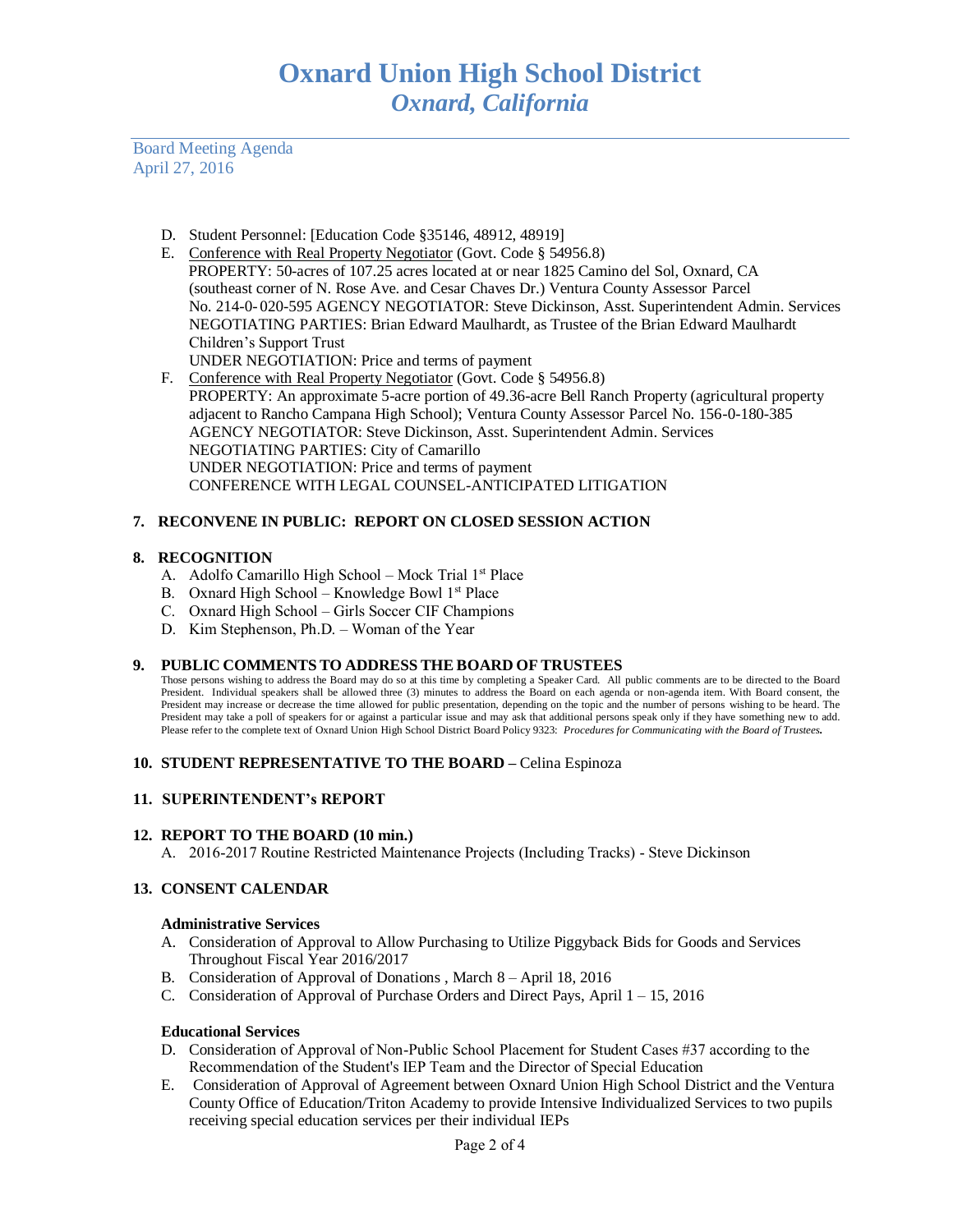## Board Meeting Agenda April 27, 2016

- F. Consideration of Approval of 3rd Quarter Williams Report
- G. Consideration of Approval of Memorandum of Understanding between Oxnard Adult School and Workforce Development of Ventura County and the Partners of the American Job and Career Center System
- H. Consideration of Approval of Agreement between Oxnard Union High School District and Leadership Inspirations for ASB Leadership Training
- I. Consideration of Approval of Agreement between Oxnard Union High School District and Agencies Performing Intervention and Support Services
- J. Consideration of Approval of Agreement between Oxnard Union High School District and The College Board for PSAT 8/9 and the PSAT/NMSQT for the 2016-17 School Year
- K. Consideration of Approval of Each Site's 2014-15 School Accountability Report Card (SARC)
- L. Consideration of Approval of the Educator Effectiveness Entitlement Professional Development Plan [First Reading]
- M. Consideration of Approval of Stipulated Student Expulsions by Agreement of the School Principal, the Student, and the Students' Parent/Guardian, as per Board Policy 5144, Section 22

## **Human Resources**

- N. Consideration of Approval of Certificated and Classified Personnel
- O. Consideration of Approval of Renewal of Student Teaching Agreement between California State University Channel Islands and the Oxnard Union High School District
- P. Consideration of Approval of 2016-2017 Condor High School Calendar

# **14. ACTION ITEMS**

#### **Administrative Services**

A. Consideration of Approval of HMC Architects' Add Services for Construction Administration - Rancho Campana High School

#### **Educational Services**

- B. Consideration of Adoption of Resolution #16-09 Proclaiming the Month of April as Public Schools Month
- C. Consideration of Adoption of Resolution #16-10 Proclaiming the Week of April 11-15, 2016 as National Library Week
- D. Consideration of Approval of Revisions to Oxnard Adult School Job Description, Director III/Principal [First Reading]
- E. Consideration of Approval of Revisions to Oxnard Adult School Job Description, Assistant Principal [First Reading]

#### **Human Resources**

- F. Consideration of Adoption of Board Policy and Administrative Regulations 4111, 4211, 4311 Recruitment and Selection of Certificated and Classified Supervisory Personnel [Second Reading]
- G. Consideration of Approval of Job Description Revisions: Coordinator's Secretary [First Reading]
- H. Consideration of Approval of New Job Description: Account Technician [First Reading]
- I. Consideration of Approval of Request for a Waiver Pursuant to Education Code 44253.11, Certificate of Completion on Staff Development to Provide Instruction to English Learners for Holders of Designated Subjects, CLAD Permit